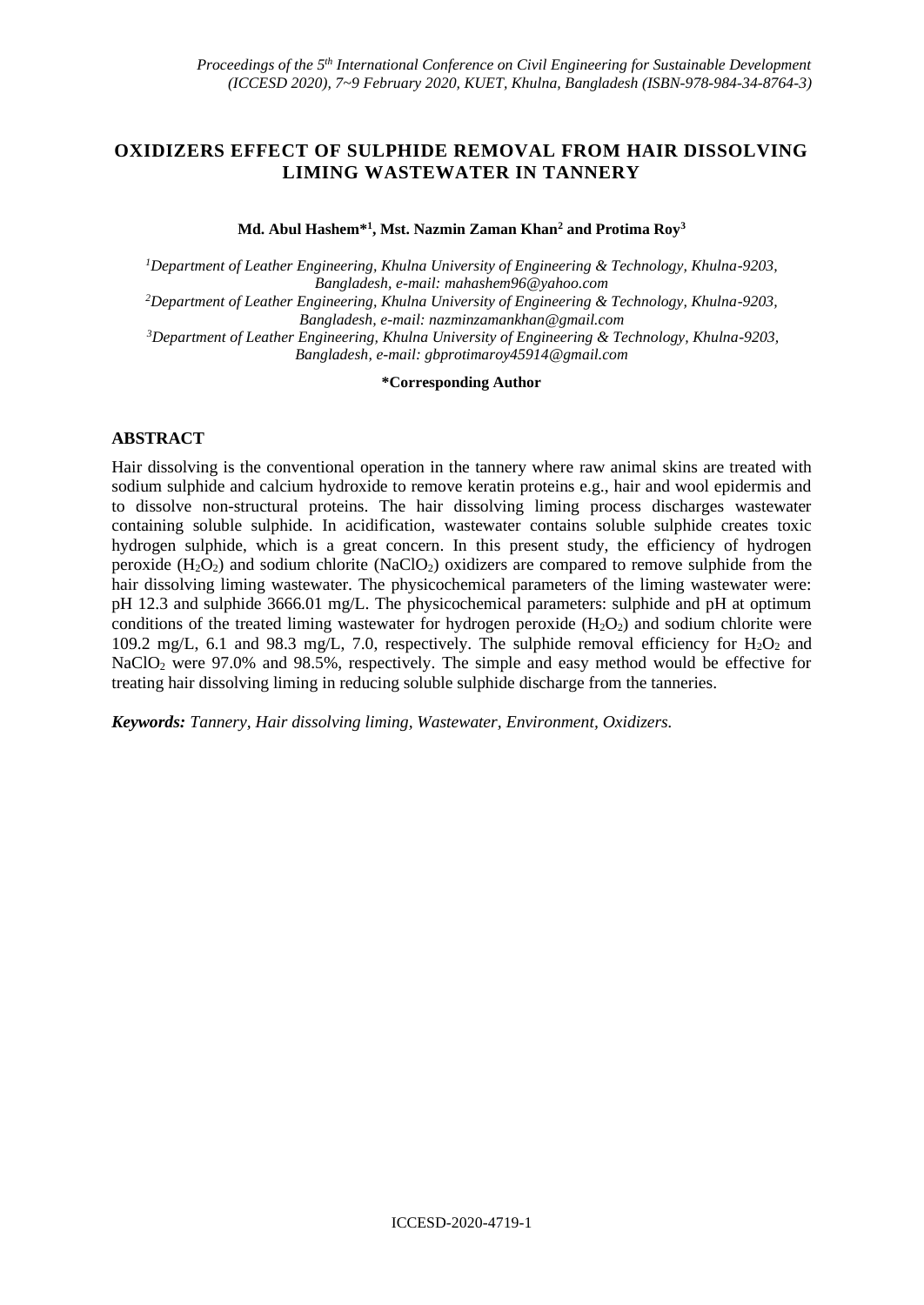*5 th International Conference on Civil Engineering for Sustainable Development (ICCESD 2020), Bangladesh*

### **1. INTRODUCTION**

The leather industry is one of the indispensable sectors for economic development contributing to high earning. In the world, 15 million tons of hides and skins are processing per year in this industry; the discharged wastewater is more than 1500 million litres/day in the average calculation (Rajamani, Chen, Zhang & Su, 2009). The amount and kind of waste created during leather production is variable and depends on numerous factors like breed, slaughter procedure, conservation of hides and the technology of used for hair removal (Souza & Gutterres, 2012). In Bangladesh, during liming operation in hair burning process, 208-623 metric ton sulphide is released (Hashem, Nur-A-Tomal, Ahsan & Bushra, 2018). It has been estimated that over 55,000 ha of land have been contaminated with tannery wastes and around 5 million people are affected by the low quality of the social environment and drinking water (CSIRO, 2001; Sahasraman & Jackson, 2005).

Now those days, in hair removal technology makes up 60-70% of the total pollution discharge from the leather industries (Xu, Zhang & Hao, 2009). Having of sulphydryl (SH<sup>-</sup>) group in hair/wool, it leads to accumulation of heavy metals (Mondal, Hashem, Nur-A-Tomal & Aminur, 2016). The beam house operation naming liming and unhairing is functioned to remove hair, fatty substance, interfibrillary components, epidermis and to rupture the fibre structure (Covington, 2011). This technology depends upon the phenomenon of destroying or loosening and removal of hair by chemical and mechanical action; the keratinous materials (hair, hair root, epidermis, etc.) are removed from the pelts conventionally with the mixture of sulphides (Na<sub>2</sub>S, NaSH) and lime (CaO) (Ouadery, Uddin, Azad & Chowdhury, 2014).

The sulphur present into effluent comes from organic matter (especially hair) and from compounds used in the processing of hides of unhairing agents. Sulphur is found in the effluent in the form of sulphates ( $SO_4^2$ ) and sulphides ( $S^2$ ) (Souza & Gutterres, 2012). If the hair dissolving wastewater pH 8, soluble sulphide emits poisonous hydrogen sulphide (H2S) gas (Dixit, Yadav, Dwivedi & Das, 2015) as the following equation (i):

 $S^{2-} + H^+ \rightarrow H_2S$ .....(i)

The risk of H<sub>2</sub>S formation during effluent treatment poses a serious environmental problem (Souza & Gutterres, 2012). Increasing salinization of rivers and groundwater has led to the loss of agricultural production and reduce the quality of drinking water (Money, 2008). The high pH concerned the liming water produce H2S by mix up with low pH carried chrome tanning wastewater after discharge it from the industry (Hashem, Nur-A-Tomal, Ahsan & Bushra, 2018).

So far, many researchers worked on treating liming wastewater in various ways. For example, electrocoagulation (Sengil, Kulac & Ozacar, 2009); coagulation-electrocoagulation process (Hashem, Nur-A-Tomal, Ahsan, Momen, Hasan, Hasan & Sheikh, 2017); oxidation-coagulation-filtration method in sulphide removal (Hashem, Nur-A-Tomal & Bushra, 2016); simple coagulation filtration process (Barman, Juel & Hashem, 2016). Also, applying the techniques of flotation, electrochemical treatment, sedimentation, coagulation, ultra-filtration and reverse osmosis (Ates, Orhon, & Tunay, 1997; Song, Williams, & Edyvean, 2004). In those techniques, most often coagulants are used for the treatment of the hair dissolving liming wastewater are commercial aluminium sulfate  $(A_2(SO_4))$ . 18H<sub>2</sub>O), iron sulfate (FeSO<sub>4</sub>.7H<sub>2</sub>O), ferric chloride (FeCl<sub>3</sub>.6H<sub>2</sub>O) and lime (CaO) (Genovese, & Gonzalez, 1998). Likewise, in electrocoagulation (Hashem, Nur-A-Tomal, Ahsan, Momen, Hasan, & Hasan, 2017) electricity is used which is a costly and time-consuming process. The development of wastewater treatment techniques depends on several factors e.g., efficiency, cost-effective and environmental capability (Costa & Olivi, 2009).

In this study, an attempt was made to remove sulphide from the hair dissolving liming wastewater with low-cost oxidizers. The oxidizers hydrogen peroxide  $(H_2O_2)$  and sodium chlorite (NaClO<sub>2</sub>) are used to compare their sulphide removal efficiency in simple and cost-effective.

#### ICCESD-2020-4719-2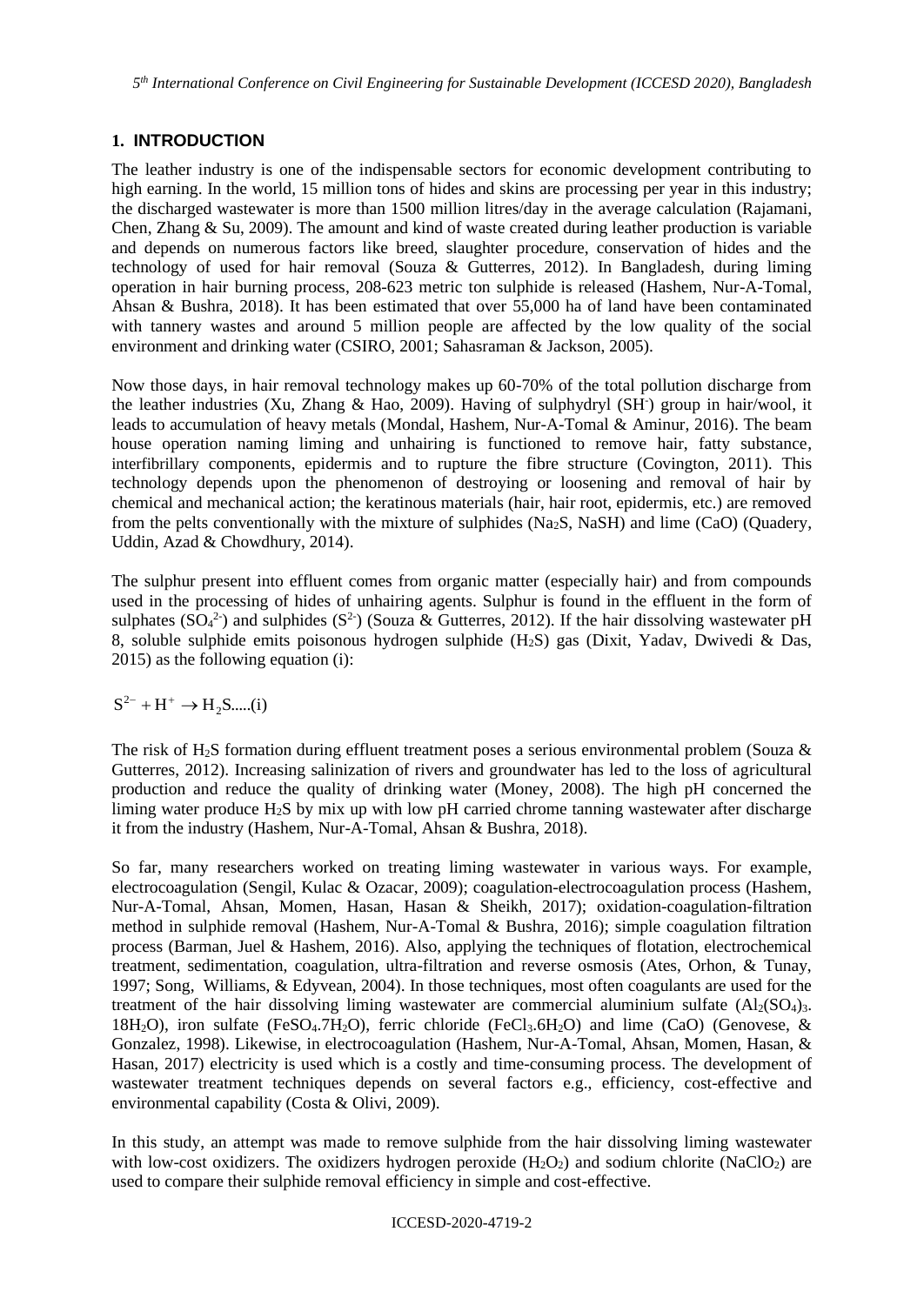*5 th International Conference on Civil Engineering for Sustainable Development (ICCESD 2020), Bangladesh*

# **2. METHODOLOGY**

## **2.1 Sampling**

The hair dissolving liming wastewater was collected into the high-density polyethylene (HDPE) bottle from the Superex Leather Ltd. Khulna, Bangladesh. The samples were taken immediately to the laboratory for the experiment.

## **2.2 Chemicals and Reagents**

The reagents H<sub>2</sub>O<sub>2</sub> (50%, TPL, Thailand), sodium chlorite (Hoechst, Switzerland) hydrochloric acid (Sigma Aldrich, Germany), potassium ferricyanide and barium chloride (UNI-CHEM, China); ammonium chloride (Loba Chemie, India), dimethyl glyoxime (Loba Chemie, India); iron(II) sulphate heptahydrate (Loba Chemie, India), ammonia (Loba Chemie, India), sulphuric acid (Merck Specialities Pvt. Ltd. India), ethanol (Merck KGaA, Germany) were purchased from a local scientific store. The buffer solution was prepared using 200 g ammonia chloride and 200 g ammonia per litre in deionized water. The indicator was prepared by mixing 10 mL 0.6% ferrous sulphate, 50 mL 1% dimethylglyoxime in ethanol which acidified with 0.5 mL concentrated sulphuric acid. The barium chloride solution was prepared by dissolving 12.5 g barium chloride in 1000 mL deionized water. The titrant 0.1 N potassium ferricyanide was prepared by dissolving 32.925 g potassium ferricyanide in 1000 mL deionized water.

## **2.3 Treatment of Hair Dissolving Liming Wastewater**

Hair dissolving liming wastewater was treated with  $H_2O_2$  and NaClO<sub>2</sub> oxidizers through the oxidation process. Scheme for the hair dissolving liming wastewater operation process by H2O shown in Figure 1. Firstly, the process parameters of the untreated wastewater were analysed. Secondly, untreated wastewater was poured into a beaker, to which  $H_2O_2$  was added and the mixture was stirred for 5 min to eliminate the evolved H2S gas. Thirdly, the final pH of the mixture was assimilated with the help of dilute HCl and the final mixing was done by keeping on a stirrer for an additional 5 min. Finally, the mixture was allowed to settle. After settling, process parameters of the treated wastewater were analysed.



Figure 1: Scheme for the hair dissolving liming wastewater operation process by  $H_2O_2$ .

At the same time, the untreated liming wastewater was treated with NaClO2. Scheme for the hair dissolving liming wastewater operation with the NaCl $O<sub>2</sub>$  is shown in Figure 2. At first, the process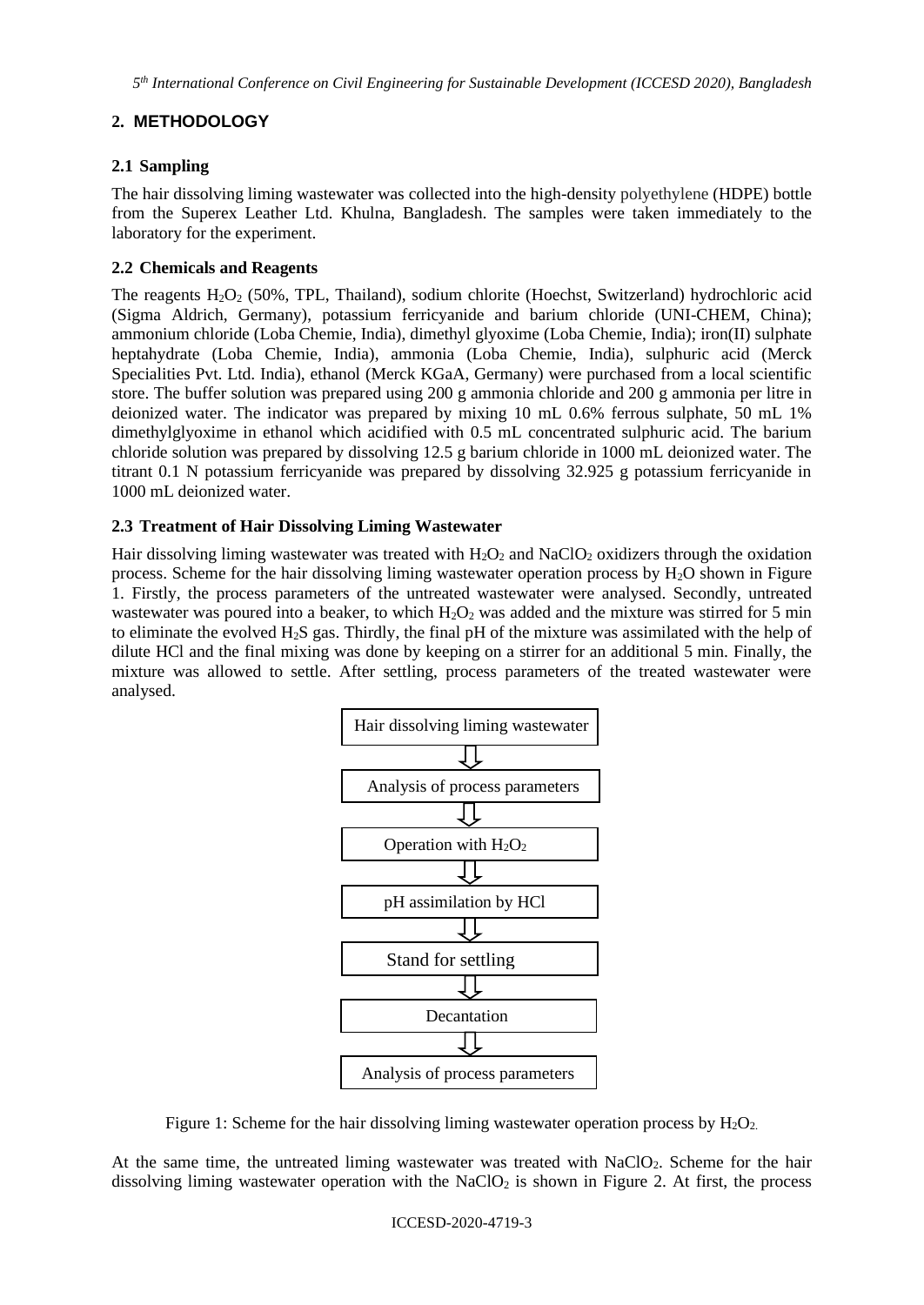parameters of the untreated liming wastewater were analysed. Then, the untreated lime was poured into a beaker, to which  $NaClO<sub>2</sub>$  was added in the liquid phase. Then, the mixture was stirred for 5 minutes and the final pH was assimilated by using diluted hydrochloric acid. After final mixing, keeping on a stirrer for an additional 5 min to oxidize perfectly and settling was done. Finally, again the process parameters were analysed.



Figure 2: Scheme for hair dissolving liming wastewater operation process by  $NaClO<sub>2</sub>$ 

### **2.4 Analysis of Process Parameters**

The electrical conductivity (EC), total dissolved solids (TDS), and salinity were measured by using an electrical conductivity meter (CT-676, BOECO, Germany). pH meter (UPH-314, USA) was used to measure the pH of the hair dissolving liming wastewater. Before measuring all the parameters, the meter was calibrated using the standard solution. EC, TDS, salinity was estimated gravimetrically following the standard methods of APHA (APHA, 2012). Sulphide level was measured by following the official method (SLC 202) of analysis (Society of Leather Technologist and Chemists, 1996).

### **2.5 Measurement of Sulphide**

The soluble sulphide was determined by the titrimetric method following Society of Leather Technology and Chemist (1996) official method (SLC 202). A 25 mL treated hair dissolving liming wastewater without using filter paper and coagulant was pipetted into 200 mL conical flask. Then, 10 mL buffer, 1 mL indicator, and 2.0 mL barium sulphite were added and stopped the flask. The flask was left for 1 minute to precipitate the sulphite as barium sulphite to mask the interference. Then, the solution was titrated with the 0.1 N potassium ferricyanide until the pink colour was disappeared.

### **2.6 Process Escalation**

Appraisals were carried out to optimize the treatment parameters: pH and oxidizers dose. The process parameters were engrafted by investigating the various physicochemical parameters e.g., sulphide, EC, TDS, and salinity of the treated wastewater. To optimize  $H_2O_2$  dose, varying doses were used for each batch 0.2, 0.4, 0.6, 0.8, 1.0 and 1.2 where other parameters were left unchanged, such as pH (6.1). For the optimization of pH, mildly acidic to mild alkali pH (5.0 to 8.0) was preselected. And to optimize the NaClO<sup>2</sup> dose, varying doses were used for each batch 0.2, 0.4, 0.6, 0.8, 1.0 and 1.2 mL, where the other parameters were left unchanged (pH 7.0). Here, for the optimization of pH, mild acidic and mild alkali pH (6.0, 6.5, 7.0, 7.5 & 8.0) were preselected.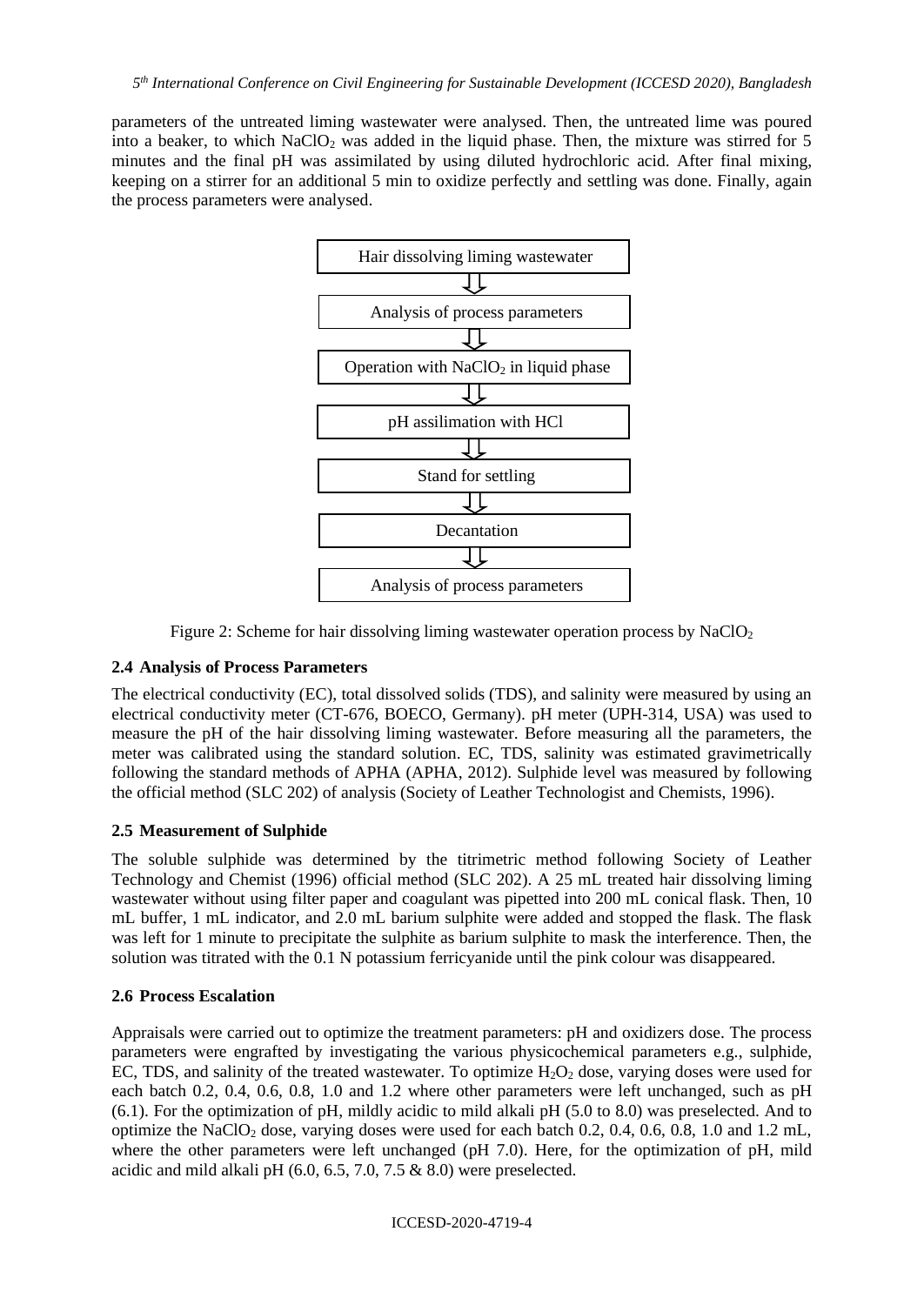*5 th International Conference on Civil Engineering for Sustainable Development (ICCESD 2020), Bangladesh*

#### **3. RESULTS AND DISCUSSION**

#### **3.1 Optimization of Oxidants Dose**

From the assessment to determine the effect of oxidizers obtained result is represented in Figure 1 and Figure 2. Figure 1 shows the sulphide removal efficiency of  $H_2O_2$  dose and in Figure 2 shows the sulphide removal efficiency of NaClO<sub>2</sub> dose. It was discerned that the sulphide removal percentage was gradually increased with the increasing dose of  $H_2O_2$  and NaClO<sub>2</sub>. Both oxidizers were applied at pH 7 and in both purpose removal percentage was increased to the 1.0 g of dose per 50 mL wastewater and after that the near about constant with the increasing dose of oxidizers. Here, it was realized that in same dose NaClO<sub>2</sub> gives a better result. At  $7$  pH,  $1.0$  g of oxidizers dose, 97.03% of maximum removal with NaClO<sub>2</sub> and 97.02 % of maximum removal with  $H_2O_2$ .





Figure 1: Sulfide removal with  $H_2O_2$  Figure 2: Sulfide removal with NaClO<sub>2</sub>

#### **3.2 Optimum pH for Sulphide Removal**

The sulphide removal efficiency with increasing of pH on both oxidizers the same dose represented in Figure 3 and Figure4.



Figure 3: pH effect on sulphide removal by  $H_2O_2$  **Figure 4: pH effect on sulphide removal by NaClO**<sub>2</sub>

The important parameter of the process is pH which has a great contribution to the proper functioning of the oxidizers and removal of physicochemical parameters. In Figure 3, it was perceived that the maximum removal percentage at pH 7 per 50 mL of wastewater. In the same condition, the maximum percentage of sulphide removal with  $NaClO<sub>2</sub>$  was given a better result than operating with  $H<sub>2</sub>O<sub>2</sub>$ . The removal percentage with  $NaClO<sub>2</sub>$  and  $H<sub>2</sub>O<sub>2</sub>$  were 98.5 % and 97.0 %, respectively. The maximum removal percentage was got at pH 7. When displaced from the normal pH condition (7 pH). the removal percentage was decreased. It may be caused by recreating of  $S<sup>2</sup>$  from the production of sulphur.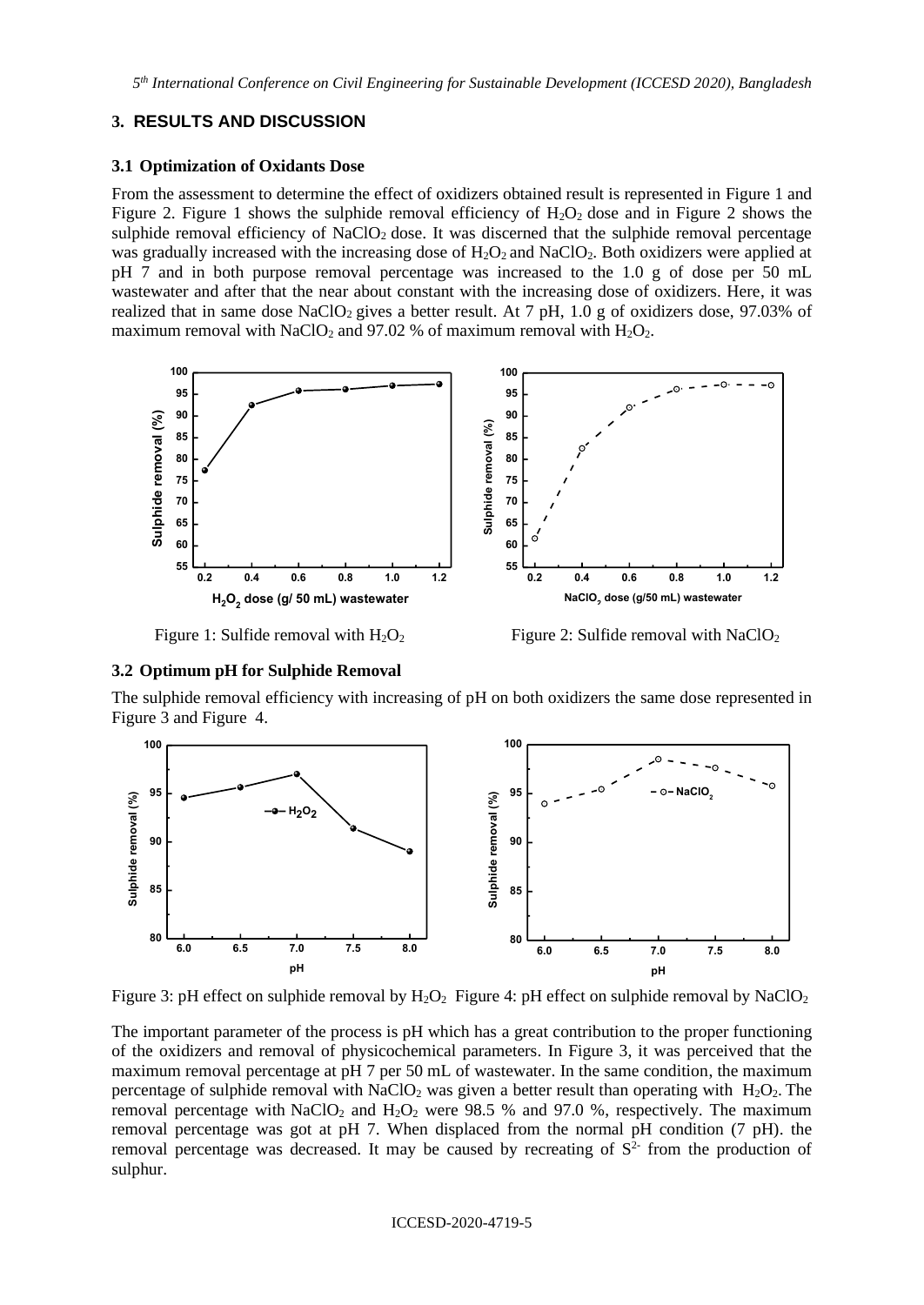### **3.3 Efficient Comparison of Oxidizers**

In the optimum and same condition, the result of the treatment process with  $H_2O_2$  and NaClO<sub>2</sub> is compared in Table 1. Before treatment of the liming wastewater, the initial physicochemical parameters were: pH 12.3±0.04; TDS 16.26±0.04 g/L; sulphide 3666.01±9.3 mg/L; EC 33.83±0.07 mS and salinity 21.4  $\pm$ 0.61 ppt. After completed all step treatment with H<sub>2</sub>O<sub>2</sub> the physicochemical parameters were: pH 7.00±0.02; TDS 8.59±0.06 g/L; Sulphide 109.2±4.2 mg/L; EC 19.83±0.06 mS and salinity  $10.2\pm0.14$  ppt.

| <b>Parameters</b> | <b>Initial</b>    | <b>Treatment with</b> |                  | <b>ECR (1997)</b> | Unit |
|-------------------|-------------------|-----------------------|------------------|-------------------|------|
|                   |                   | NaClO <sub>2</sub>    | $H_2O_2$         |                   |      |
| pH                | $12.3 \pm 0.04$   | $7.03 \pm 0.03$       | $7.00 \pm 0.02$  | $6-9$             | -    |
| <b>TDS</b>        | $16.26 \pm 0.04$  | $14.94\pm0.18$        | $8.59 \pm 0.06$  | 2.1               | g/L  |
| Sulphide          | $3666.01 \pm 9.3$ | $98.28 \pm 3.6$       | $109.2+4.2$      | 1.0               | mg/L |
| EC                | $33.83 \pm 0.07$  | $34.31 \pm 0.47$      | $19.83 \pm 0.06$ | 1.2               | mS   |
| Salinity          | $21.4 \pm 0.61$   | $19.0 \pm 0.42$       | $10.2\pm 0.14$   | --                | ppt  |

Table 1: Removal of pollution load from liming wastewater

The physicochemical parameters, after treatment with NaClO<sub>2</sub> were:  $7.03\pm0.03$ ; TDS 14.94 $\pm0.18$  g/L; sulphide  $98.28\pm3.6$  mg/L; EC  $34.31\pm0.47$  mS and salinity  $19.0\pm0.42$  ppt. In overall observation, it could be said that treatment with  $H_2O_2$ , sulphide removal percentage was lower but other parameters removal was higher than the treatment with  $NaClO<sub>2</sub>$ . On the other hand, treatment with  $NaClO<sub>2</sub>$  the sulphide removal percentage was higher though other parameters removal percentage was lower than treatment with  $H_2O_2$ . In the case of treatment with NaClO<sub>2</sub>, EC was increased. Because NaClO<sub>2</sub> react with HCl produces  $ClO<sub>2</sub>$  which evaporate over time. Further, NaCl $O<sub>2</sub>$  react with HCl and produce  $Na<sup>+</sup>, H<sup>+</sup>, Cl<sup>-</sup>$  for counter ion. Therefore, treatment with NaClO<sub>2</sub> increased salinity.

## **4. CONCLUSIONS**

The present study reveals that hair dissolving liming wastewater treatment with simple oxidation method. The physicochemical parameters were reduced for both the oxidizers. The pH was within the permissible level. The removal efficiency of sulfide, TDS, EC and salinity at optimized conditions for hydrogen peroxide were 97%, 47.2%, 41.4% and 52.3%, respectively. The removal efficiency of sulfide, TDS and salinity at optimized conditions for sodium chlorite were 98.5%, 8.1% and 11.2%, respectively. The EC was a little increased. The study could be useful to treat hair dissolving liming wastewater to reduce sulphide simple hydrogen peroxide oxidation method as well as to reduce the other physicochemical parameters.

### **ACKNOWLEDGEMENTS**

Authors are obligated to the associates of the Department of Leather Engineering, Khulna University of Engineering & Technology (KUET), Khulna-9203, Bangladesh for granting the required laboratory and other resources.

### **REFERENCES**

- Ates, E., Orhon, D. & Tunay, O. (1997). Characterization of tannery wastewater for pretreatment selected case studies. *Water Science and Technology, 36*(2-3), 217-223.
- Barman, B.C., Juel, M.A.I. & Hashem, M.A. (2017). Tannery wastewater treatment using low cost coagulants with simple coagulation-filtration process*. Engineering International, 5*(2)*,*75-82.
- Costa, C.R., & Olivi, P. (2009). Effect of chloride concentration on the electrochemical treatment of a synthetic tannery wastewater. *Electrochimica Acta, 54*(7), 2046-2052.
- Covington A.D. (2011). *Tanning Chemistry: The Science of Leather. The Royal Society of Chemistry*, Cambridge, Northampton, UK.